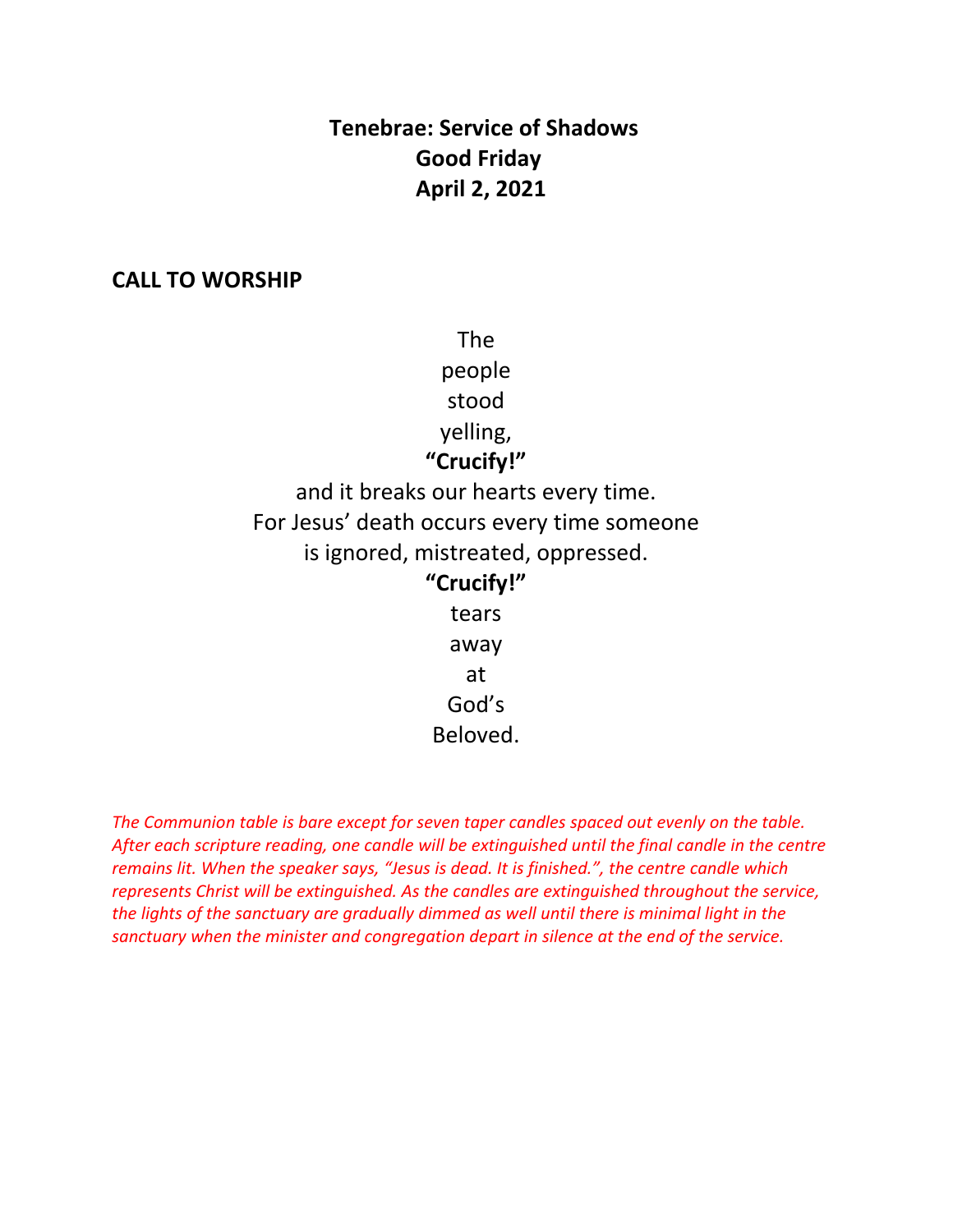## *The Arrest, Trial, and Crucifixion of Jesus Christ*

*I* 

**FIRST OF THE SHADOWS**

## **John 18:1-12 (Reader #1)**

After Jesus had spoken these words, he went out with his disciples across the Kidron valley to a place where there was a garden, which he and his disciples entered. Now Judas, who betrayed him, also knew the place, because Jesus often met there with his disciples. So Judas brought a detachment of soldiers together with police from the chief priests and the Pharisees, and they came there with lanterns and torches and weapons. Then Jesus, knowing all that was to happen to him, came forward and asked them, "Whom are you looking for?" They answered, "Jesus of Nazareth." Jesus replied, "I am he." Judas, who betrayed him, was standing with them. When Jesus said to them, "I am he," they stepped back and fell to the ground. Again he asked them, "Whom are you looking for?" And they said, "Jesus of Nazareth." Jesus answered, "I told you that I am he. So if you are looking for me, let these men go." This was to fulfill the word that he had spoken, "I did not lose a single one of those whom you gave me." Then Simon Peter, who had a sword, drew it, struck the high priest's slave, and cut off his right ear. The slave's name was Malchus. Jesus said to Peter, "Put your sword back into its sheath. Am I not to drink the cup that the Father has given me?" So the soldiers, their officer, and the Jewish police arrested Jesus and bound him.

## **Extinguishing of the First Candle**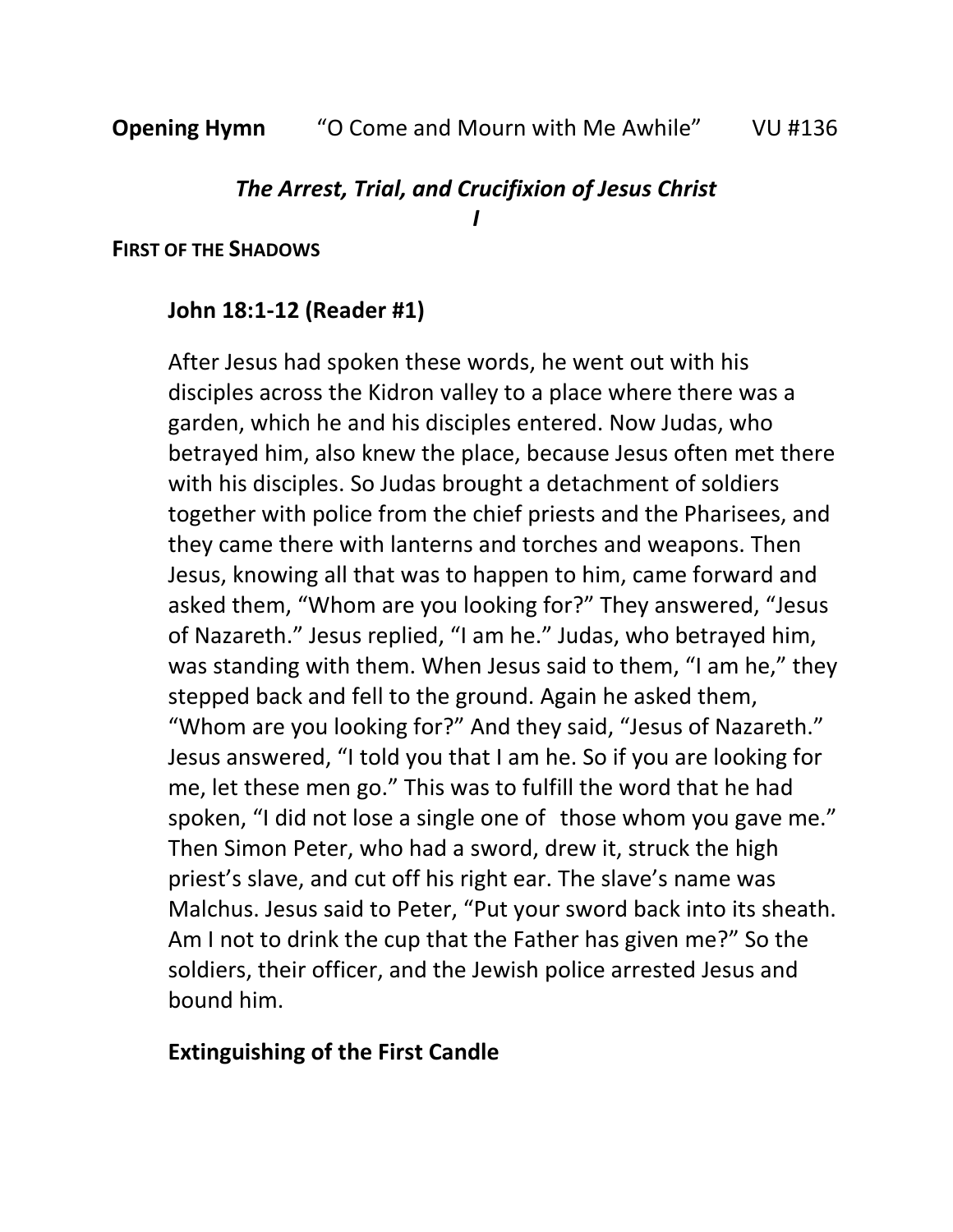**Hymn** "O Sacred Head" VU #145

*II* 

#### **SECOND OF THE SHADOWS**

## **John 18:13-27 (Reader #2)**

First they took him to Annas, who was the father-in-law of Caiaphas, the high priest that year. Caiaphas was the one who had advised the Jews that it was better to have one person die for the people.

Simon Peter and another disciple followed Jesus. Since that disciple was known to the high priest, he went with Jesus into the courtyard of the high priest, but Peter was standing outside at the gate. So the other disciple, who was known to the high priest, went out, spoke to the woman who guarded the gate, and brought Peter in. The woman said to Peter, "You are not also one of this man's disciples, are you?" He said, "I am not." Now the slaves and the police had made a charcoal fire because it was cold, and they were standing around it and warming themselves. Peter also was standing with them and warming himself.

Then the high priest questioned Jesus about his disciples and about his teaching. Jesus answered, "I have spoken openly to the world; I have always taught in synagogues and in the temple, where all the Jews come together. I have said nothing in secret. Why do you ask me? Ask those who heard what I said to them; they know what I said." When he had said this, one of the police standing nearby struck Jesus on the face, saying, "Is that how you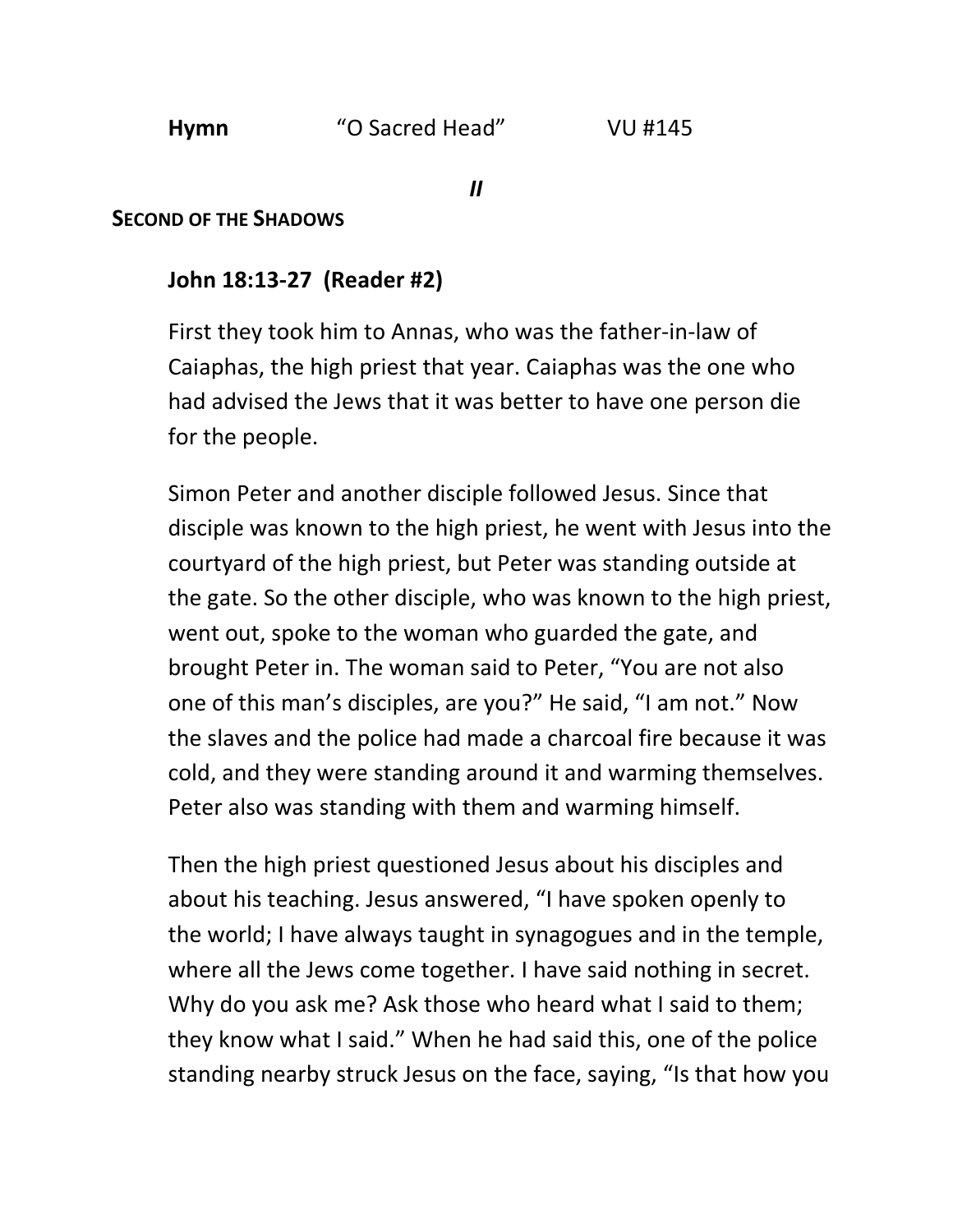answer the high priest?" Jesus answered, "If I have spoken wrongly, testify to the wrong. But if I have spoken rightly, why do you strike me?" Then Annas sent him bound to Caiaphas the high priest.

Now Simon Peter was standing and warming himself. They asked him, "You are not also one of his disciples, are you?" He denied it and said, "I am not." One of the slaves of the high priest, a relative of the man whose ear Peter had cut off, asked, "Did I not see you in the garden with him?" Again Peter denied it, and at that moment the cock crowed.

# **Extinguishing of the Second Candle**

**A Prayer of Reconciliation for Good Friday** 

**Ever-present God, on this Good Friday morning,** 

**our whole world is engulfed in shadows** 

**as we remember the story of Jesus' death.** 

**We confess that we want to push the fast-forward button on this familiar story** 

**because it hurts so much.** 

**It hurts to think of the betrayal and arrest of Jesus.** 

**It hurts to imagine Jesus abandoned and suffering on the cross with only a faithful few watching him breathe his last breath.** 

**It hurts to watch your light overtaken by the shadows of the world.** 

 **But we must find our place in this crucifixion story and feel the pain that is there:** 

**The pain of the world,**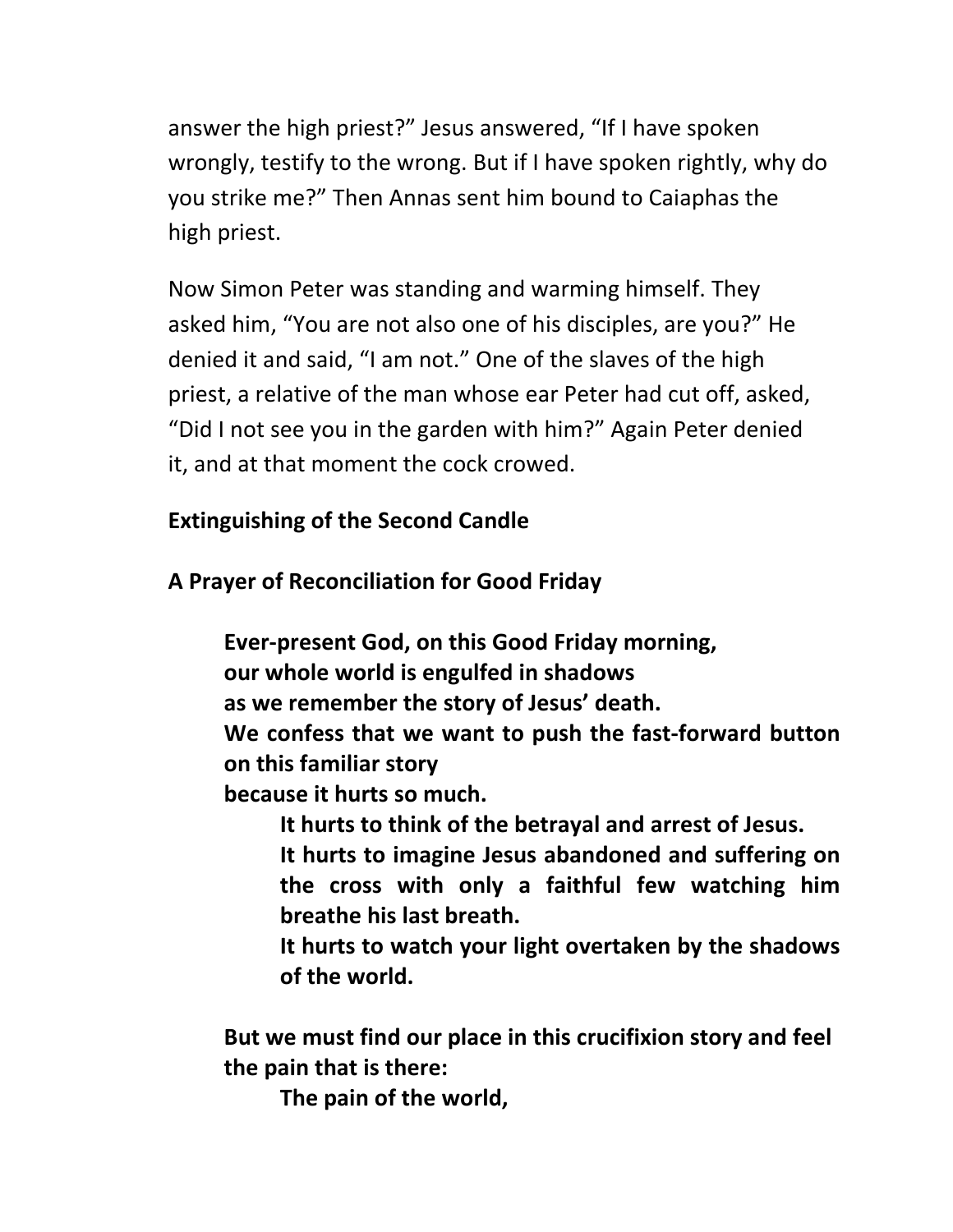**of faithless decisions; of betrayal; of injustice. Jesus entered that pain out of faithfulness to you and to us, to witness to the Truth that is Justice, Wholeness and Love.** 

**We confess, we are afraid to enter this pain with Jesus. Strengthen us with your courage; offer glimpses of hope in the shadows of death; let us know you are present with us here in this moment of pain; now as always.**

## **Assurance of Blessing**

Beloved followers of Jesus, it is okay to feel hurt and uncomfortable as you enter into this story and imagine your place in it. Know that God meets you in the story, with comfort as well as challenge; with courage as well as love.

#### *III*

#### **THIRD OF THE SHADOWS**

### **John 18:28-19:16a (Reader #3)**

Then they took Jesus from Caiaphas to Pilate's headquarters. It was early in the morning. They themselves did not enter the headquarters, so as to avoid ritual defilement and to be able to eat the Passover. So Pilate went out to them and said, "What accusation do you bring against this man?" They answered, "If this man were not a criminal, we would not have handed him over to you." Pilate said to them, "Take him yourselves and judge him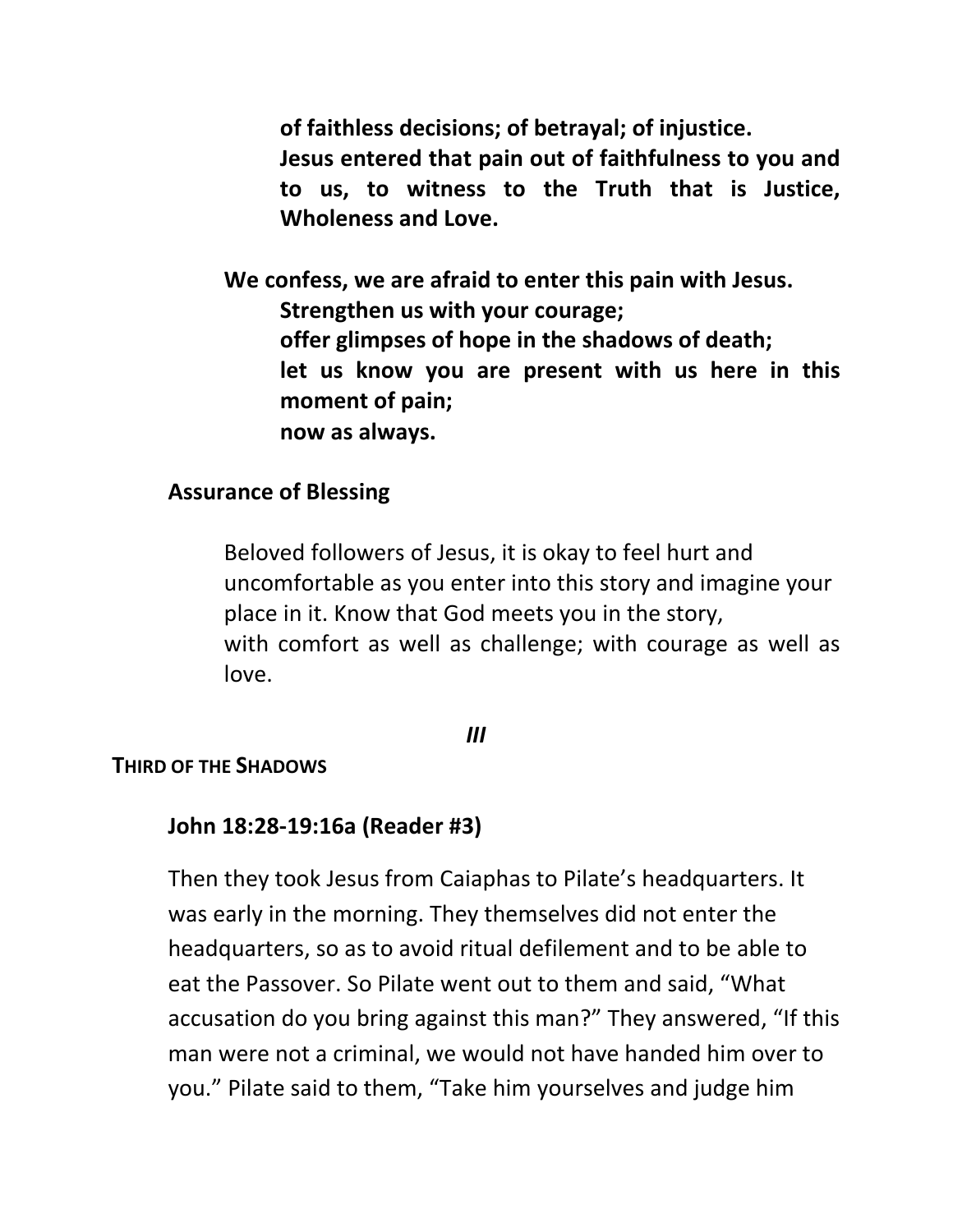according to your law." The Jews replied, "We are not permitted to put anyone to death." (This was to fulfill what Jesus had said when he indicated the kind of death he was to die.)

Then Pilate entered the headquarters again, summoned Jesus, and asked him, "Are you the King of the Jews?" Jesus answered, "Do you ask this on your own, or did others tell you about me?" Pilate replied, "I am not a Jew, am I? Your own nation and the chief priests have handed you over to me. What have you done?" Jesus answered, "My kingdom is not from this world. If my kingdom were from this world, my followers would be fighting to keep me from being handed over to the Jews. But as it is, my kingdom is not from here." Pilate asked him, "So you are a king?" Jesus answered, "You say that I am a king. For this I was born, and for this I came into the world, to testify to the truth. Everyone who belongs to the truth listens to my voice." Pilate asked him, "What is truth?"

 After he had said this, he went out to the Jews again and told them, "I find no case against him. But you have a custom that I release someone for you at the Passover. Do you want me to release for you the King of the Jews?" They shouted in reply, "Not this man, but Barabbas!" Now Barabbas was a bandit.

 Then Pilate took Jesus and had him flogged. And the soldiers wove a crown of thorns and put it on his head, and they dressed him in a purple robe. They kept coming up to him, saying, "Hail, King of the Jews!" and striking him on the face. Pilate went out again and said to them, "Look, I am bringing him out to you to let you know that I find no case against him." So Jesus came out,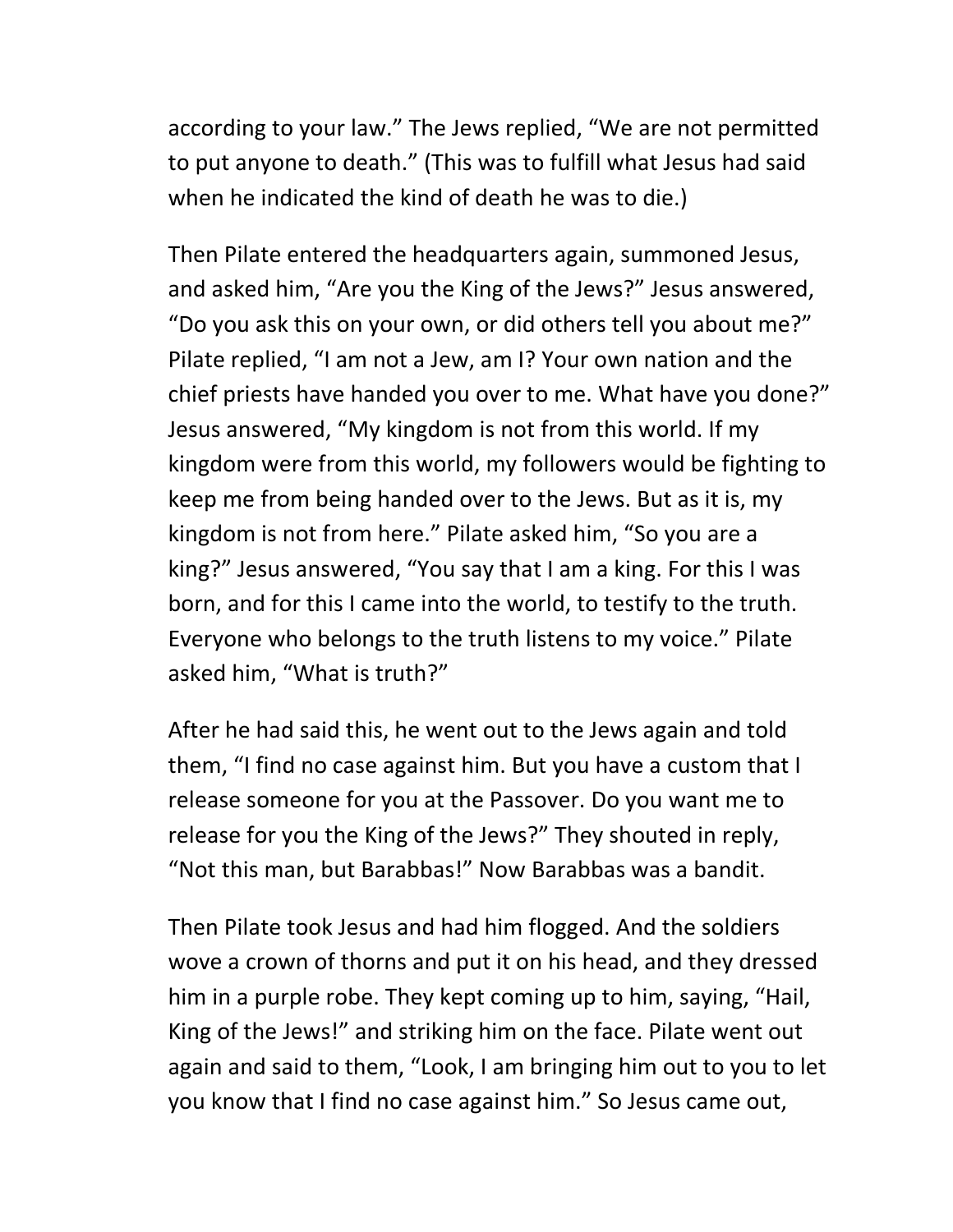wearing the crown of thorns and the purple robe. Pilate said to them, "Here is the man!" When the chief priests and the police saw him, they shouted, "Crucify him! Crucify him!" Pilate said to them, "Take him yourselves and crucify him; I find no case against him." The Jews answered him, "We have a law, and according to that law he ought to die because he has claimed to be the Son of God."

Now when Pilate heard this, he was more afraid than ever. He entered his headquarters again and asked Jesus, "Where are you from?" But Jesus gave him no answer. Pilate therefore said to him, "Do you refuse to speak to me? Do you not know that I have power to release you, and power to crucify you?" Jesus answered him, "You would have no power over me unless it had been given you from above; therefore the one who handed me over to you is guilty of a greater sin." From then on Pilate tried to release him, but the Jews cried out, "If you release this man, you are no friend of the emperor. Everyone who claims to be a king sets himself against the emperor."

When Pilate heard these words, he brought Jesus outside and sat on the judge's bench at a place called The Stone Pavement, or in Hebrew Gabbatha. Now it was the day of Preparation for the Passover; and it was about noon. He said to the Jews, "Here is your King!" They cried out, "Away with him! Away with him! Crucify him!" Pilate asked them, "Shall I crucify your King?" The chief priests answered, "We have no king but the emperor." Then he handed him over to them to be crucified. So they took Jesus.....;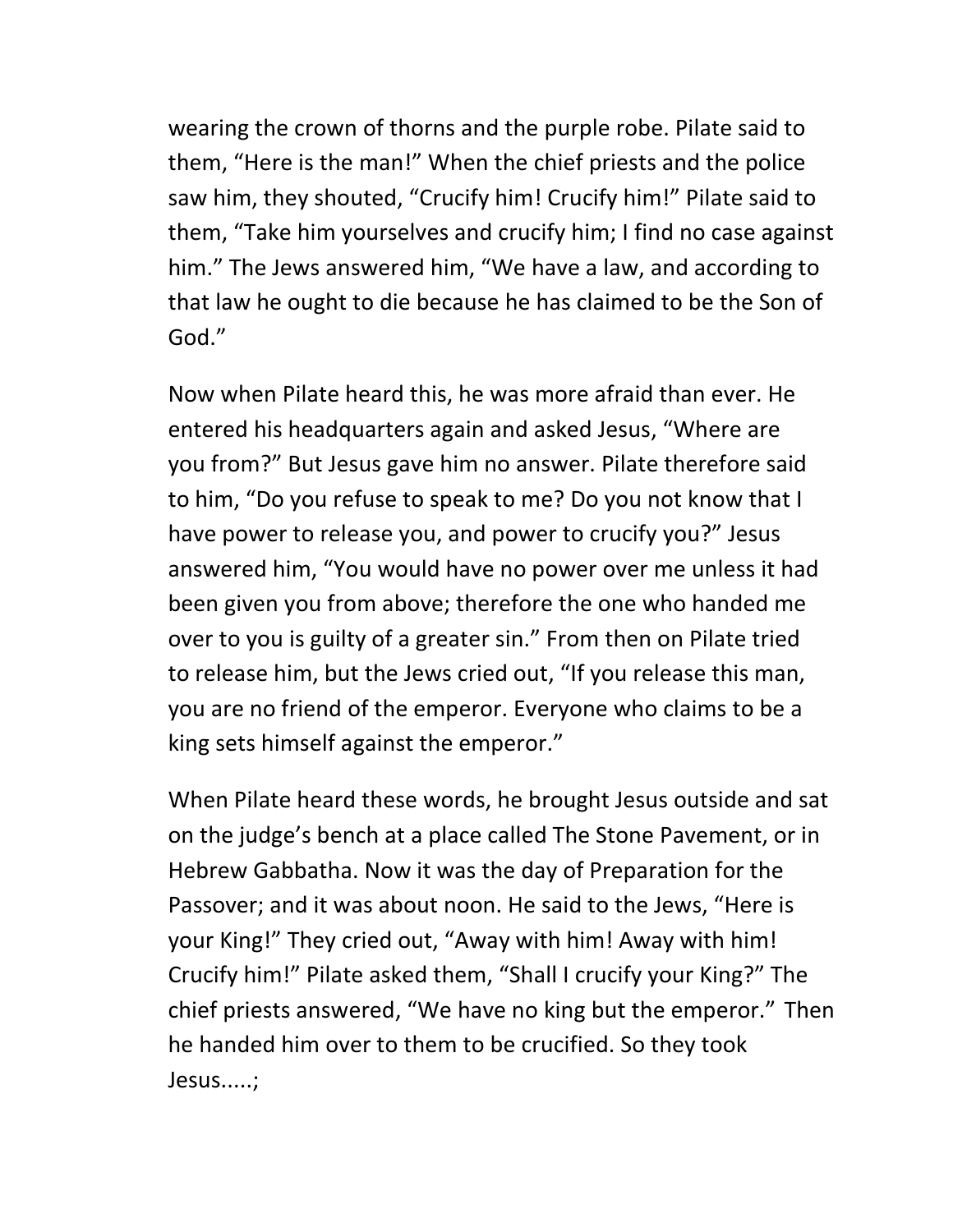## **Extinguishing of the Third Candle**

**Hymn** "What Wondrous Love is This" VU #147 vv. 1-2

#### *IV*

### **FOURTH OF THE SHADOWS**

## **John 19:16b-27 (Reader #4)**

Then he handed him over to them to be crucified. So they took Jesus; and carrying the cross by himself, he went out to what is called The Place of the Skull, which in Hebrew is called Golgotha. There they crucified him, and with him two others, one on either side, with Jesus between them. Pilate also had an inscription written and put on the cross. It read, "Jesus of Nazareth, the King of the Jews." Many of the Jews read this inscription, because the place where Jesus was crucified was near the city; and it was written in Hebrew, in Latin, and in Greek. Then the chief priests of the Jews said to Pilate, "Do not write, 'The King of the Jews,' but, 'This man said, I am King of the Jews.'" Pilate answered, "What I have written I have written." When the soldiers had crucified Jesus, they took his clothes and divided them into four parts, one for each soldier. They also took his tunic; now the tunic was seamless, woven in one piece from the top. So they said to one another, "Let us not tear it, but cast lots for it to see who will get it." This was to fulfill what the scripture says,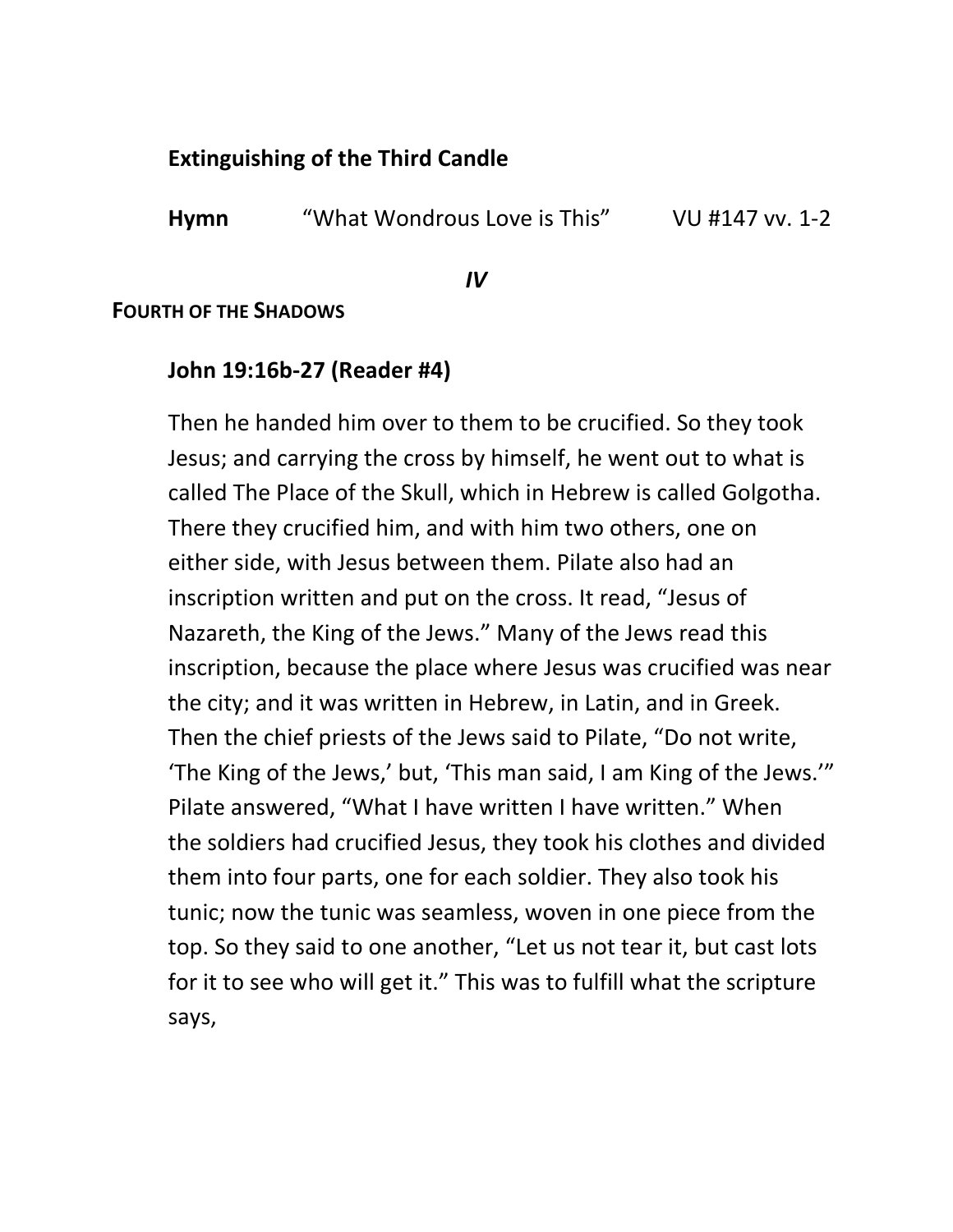"They divided my clothes among themselves, and for my clothing they cast lots."

And that is what the soldiers did.

 Meanwhile, standing near the cross of Jesus were his mother, and his mother's sister, Mary the wife of Clopas, and Mary Magdalene. When Jesus saw his mother and the disciple whom he loved standing beside her, he said to his mother, "Woman, here is your son." Then he said to the disciple, "Here is your mother." And from that hour the disciple took her into his own home.

## **Extinguishing of the Fourth Candle**

**Prayer** 

 **Ever Present God,** 

**we are amazed that Jesus, nearing his death,** 

**reached out to comfort and empower those dearest to him.** 

**At the foot of his cross,** 

**he called his mother and his beloved disciple into a new community.** 

**Give us the grace and courage to join them there,** 

**welcoming all who struggle and grieve** 

**into this new covenant of love and grace.** 

**For whom shall we pray, in our world, our community, our family, under the shadow of the cross?**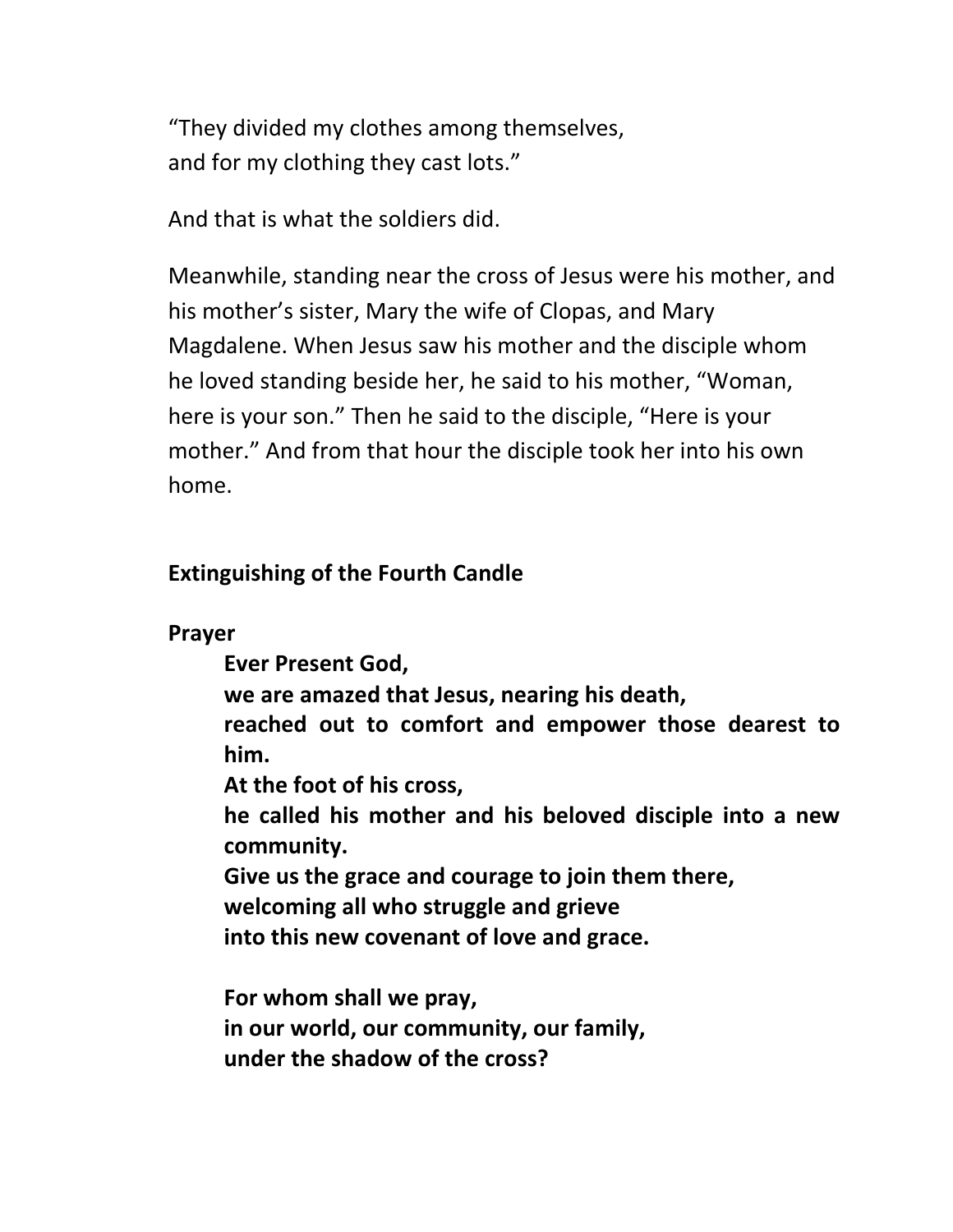*(Invite prayers from the people)* 

### **Hymn** "When I Survey the Wondrous Cross" VU #149 vv. 1-3

#### *V*

#### **FIFTH OF THE SHADOWS**

### **John 19:28-37 (Reader #5)**

After this, when Jesus knew that all was now finished, he said (in order to fulfill the scripture), "I am thirsty." A jar full of sour wine was standing there. So they put a sponge full of the wine on a branch of hyssop and held it to his mouth. When Jesus had received the wine, he said, "It is finished." Then he bowed his head and gave up his spirit. Since it was the day of Preparation, the Jews did not want the bodies left on the cross during the sabbath, especially because that sabbath was a day of great solemnity. So they asked Pilate to have the legs of the crucified men broken and the bodies removed. Then the soldiers came and broke the legs of the first and of the other who had been crucified with him. But when they came to Jesus and saw that he was already dead, they did not break his legs. Instead, one of the soldiers pierced his side with a spear, and at once blood and water came out. (He who saw this has testified so that you also may believe. His testimony is true, and he knows that he tells the truth.) These things occurred so that the scripture might be fulfilled, "None of his bones shall be broken." And again another passage of scripture says, "They will look on the one whom they have pierced."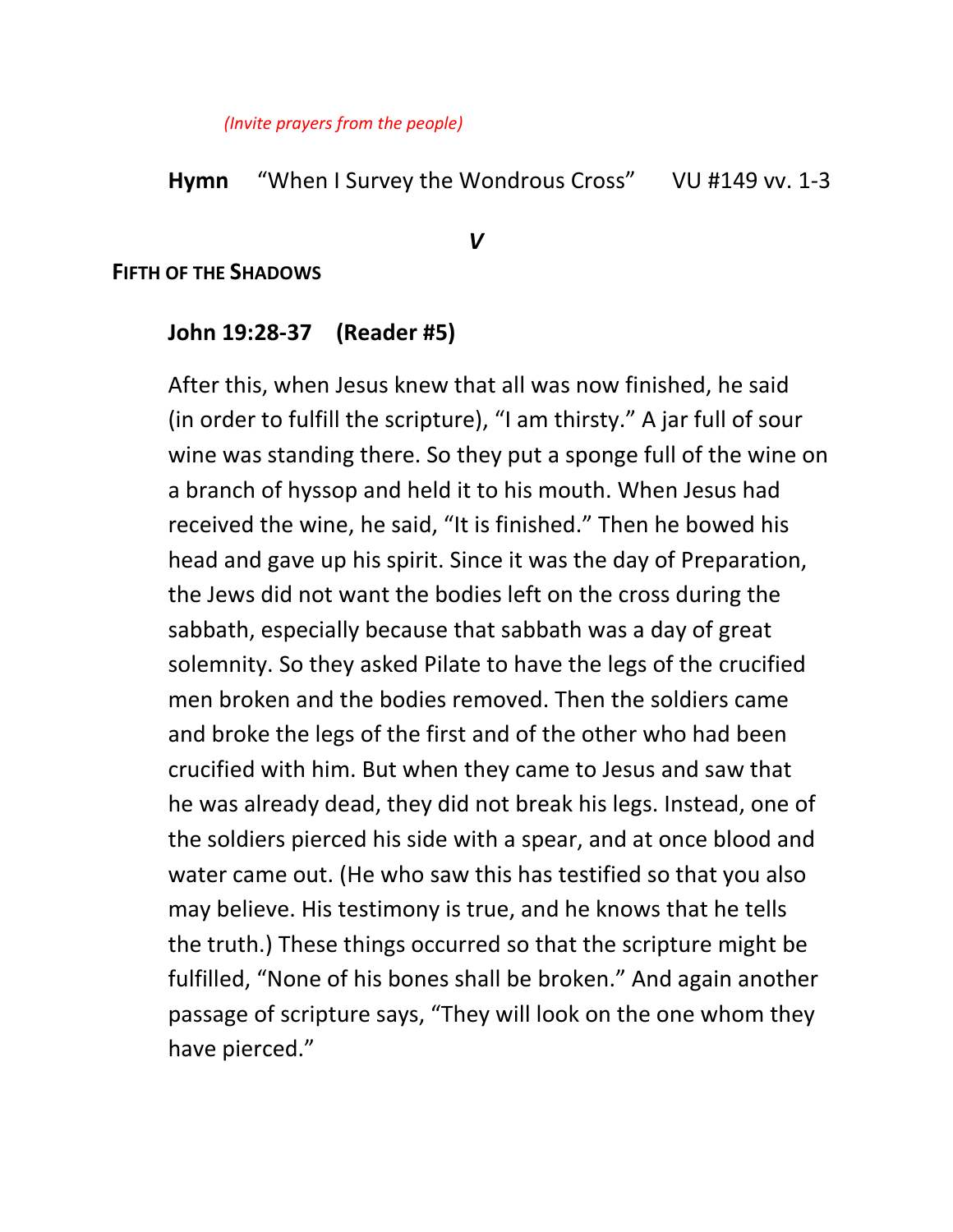# **Extinguishing of the Fifth Candle**

*Three loud knocks come from the back of the sanctuary to represent the death of Jesus* 

**Meditation** *"Which One are You?" Being part of the story. We are all of them!*

*VI* 

### **SIXTH OF THE SHADOWS**

### **John 19:38-42 (Reader #6)**

After these things, Joseph of Arimathea, who was a disciple of Jesus, though a secret one because of his fear of the Jews, asked Pilate to let him take away the body of Jesus. Pilate gave him permission; so he came and removed his body. Nicodemus, who had at first come to Jesus by night, also came, bringing a mixture of myrrh and aloes, weighing about a hundred pounds. They took the body of Jesus and wrapped it with the spices in linen cloths, according to the burial custom of the Jews. Now there was a garden in the place where he was crucified, and in the garden there was a new tomb in which no one had ever been laid. And so, because it was the Jewish day of Preparation, and the tomb was nearby, they laid Jesus there.

## **Extinguishing of the Sixth Candle**

**Anthem / Special Music** 

*VII* 

*Jesus is dead…It is finished.*